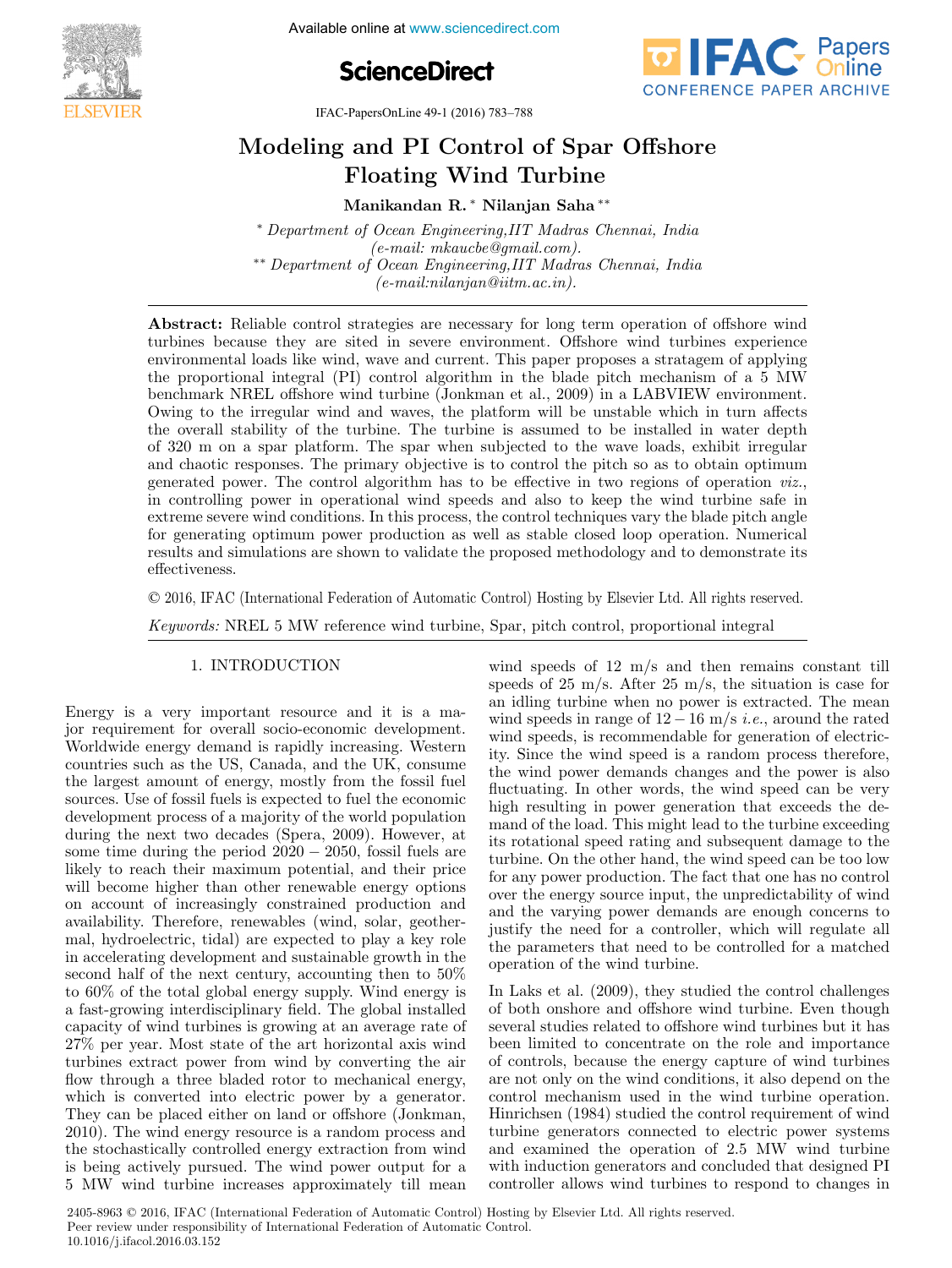electrical load. Hand (1999) developed a variable speed wind turbine controller in systematic manner and illustrated the robust nature of PI controller and concludes that PI controller is very robust in variable speed wind turbine application. Malinga et al. (2003) has examined the performance estimation, modeling, linearization and control of wind turbine and designed the PI controller using conventional Ziegler-Nichols methods and shows visually the effect of performance of the controller and conclude that an alternative approach must be needed for obtaining the gain values of the PI controller. Wright (2004) applied modern statespace control design methods to a two bladed teetering hub upwind machine and compared the results of modern control techniques with classical controls. Bati and Leabi (2006)has presented a adaptive neural networks self-tuning controls system to a wind turbine in different operating conditions. Wright and Fingersh (2008) studied information about designing, implementing and testing advanced control systems for wind turbines and illustrated the use of available control design tools as well as the steps involved with designing and implementing advanced controllers. Pao and Johnson (2011) proposed different approaches, challenges involved in both offshore and onshore wind turbines. The linear parameter varying schemes and robust controller are investigated and applied to 4.8 MW wind turbine Østergaard et al. (2009). In Namik and Stol (2011), an individual blade pitch state space and disturbance accommodating control were proposed to load reductions of 5 MW wind turbine mounted on barge and TLP. Schlipf et al. (2013) using a model predictive control techniques to reduce wind turbine extreme and fatigue loads on tower and blades as well as to limit the pitch rates. The results addressed that load reduction up to 50% for extreme gusts and 30% for lifetime fatigue loads without negative impact on overall energy production. In Manikandan and Saha (2011), the authors have tried soft computing methods like particle swarm optimization and bacteria foraging optimization algorithm in controlling wind turbine.

In the present study, a PI based controller is implemented using LABVIEW tool to limit the pitch angle for NREL 5 MW benchmark offshore wind turbine. This would help the users to add-on additional control algorithms of their choice in the requisite block. The following section §2 describes the numerical modeling of the system. Then, the brief description of problem formulation and controller design are explained in §3. The results were presented in the section §4. The paper ends with the salient conclusions drawn in section §5.

#### 2. NUMERICAL MODELING OF OFFSHORE WIND TURBINES

### 2.1 The Model

The kinetic energy,  $U$ , of a parcel of air of mass m flowing at upstream speed  $u_{up}$  in the axial direction (x-direction) of the wind turbine is given by

$$
\mathcal{U} = \frac{1}{2} m u_{up}^2 = \frac{1}{2} (\rho \mathcal{A} x) u_{up}^2 \,. \tag{1}
$$

Here,  $A$  is the cross-sectional (swept) area of the wind turbine,  $\rho$  is the air density, and x is the thickness of the wind parcel. The power in the wind  $P_w$  is the time derivative of the kinetic energy and is given in (2), which represents the total power available for extraction, i.e.,

$$
P_w = \frac{dU}{dT} = \frac{1}{2}\rho \mathcal{A}u_{up}^2 \frac{dX}{dT} = \frac{1}{2}\rho \mathcal{A}u_{up}^3.
$$
 (2)

The extracted power is usually expressed in terms of the wind turbine swept area  $A$ , because the upstream crosssectional area is not physically measurable as the cross– sectional area of the wind turbine. The fraction of actual power extracted to the theoretical available power in the wind by practical turbines is expressed by the coefficient of performance  $C_p$ . The actual mechanical power  $(P_m)$ extracted can be written as:

$$
P_m = C_p P_w = C_p \left(\frac{1}{2} \rho \mathcal{A} u_{up}^3\right) \tag{3}
$$

The value of  $C_p$  is highly non-linear and varies with the wind speed, the rotational speed of the turbine, and the turbine blade parameters such as pitch angle. The control sequence maintains a constant angular speed and constant power  $P_m$ . Only the angular speed is given a feedback to accommodate the wind speed fluctuations because controlling the angular speed would control the aerodynamic torque  $(\tau_A)$ . The tip speed ratio  $\lambda$  is defined as the ratio between the rectilinear speed of the turbine tip,  $\vartheta_0 R$ , and the wind speed  $u_{up}$  as

$$
\lambda = \frac{\vartheta_0 R}{u_{up}}.\tag{4}
$$

Another variable used to evaluate the wind turbine performance is the coefficient of torque  $C_t$ . The torque coefficient  $C_t$ , is related to the power coefficient  $C_p$  through the parameter  $\lambda$ . The aerodynamic actual torque  $\tau_A$  developed by the rotor that turns the rotor shaft is related to the torque coefficient  $C_t$  by

$$
\tau_A = \frac{1}{2} \rho \mathcal{A} R C_t u_{up}^2. \tag{5}
$$

If the torque coefficient is tuned, then the power produced by the turbine would also be tuned. The wind turbine mechanical power  $P_m$  is equal to the product of the aerodynamic torque  $\tau_A$  and rated low-speed shaft rotational speed the rotational speed  $\vartheta_0$ , which is

$$
P_m = \tau_A \times \vartheta_0 \,. \tag{6}
$$

Using the above  $(4)$ ,  $(5)$  and  $(6)$ , one can model the wind turbine machine.

#### 2.2 System description

The present study considers an offshore 5 MW wind turbine (Jonkman et al., 2009), which is variable speed with full span blade pitch control and generator torque regulation. Its numerical model obtained from FAST code(Jonkman and Bull Jr, 2005), which is explained in subsequent sections and schematic view is shown in the Fig.1. The structure of a three–bladed wind turbine is modelled by an optional 24 degrees of freedom (DOF), which represents e.g., the flexibilities of the blades, the tower, and the drive-train. However, the translational and rotational displacements of the structure are also presented. The modal representation can present both 1−st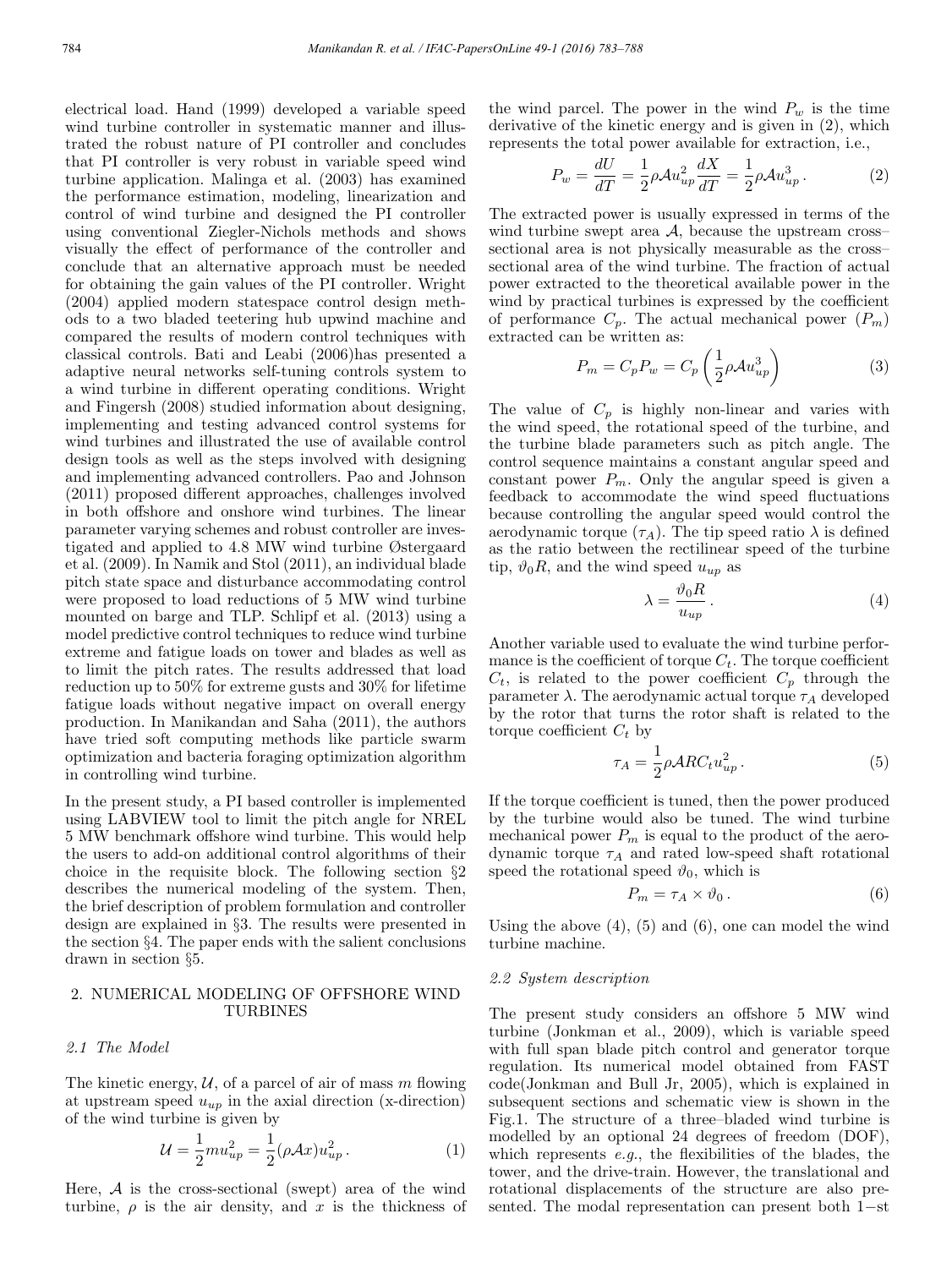and 2−nd mode flexibilities of the structures. The physical properties of the plant model are reproduced in Table 1. The Spar-buoy platform is modeled for the support structure and the details are briefly reported in Aggarwal et al. (2014).



Fig. 1. Catenary moored spar based floating offshore wind turbine

Table 1. FOWT specifications

| Power output      | 5 MW                 |
|-------------------|----------------------|
| <b>Blades</b>     | З                    |
| Rotor orientation | upwind               |
| Hub height        | $90 \text{ m}$       |
| Rotor diameter    | $126 \text{ m}$      |
| Hub diameter      | 3 m                  |
| Rated Wind Speed  | $11.4 \text{ m/s}$   |
| Rated Rotor Speed | $12.1$ rpm           |
| Rated Tip Speed   | $80 \text{ m/s}$     |
| Rotor Mass        | $110,000 \text{ kg}$ |
| Nacelle Mass      | $240,000 \text{ kg}$ |
| Tower mass        | 347,460 kg           |

#### 2.3 Modeling and analysis tools

Herein,the modeling of the systems carried out through executable numerical code FAST (Jonkman and Bull Jr, 2005) which is capable to simulate the fatigue, aerodynamics, structures and turbulence, freely available and developed by the National Renewable Energy Laboratory (NREL). One can model the both two- and three-bladed horizontal axis wind turbines for upwind or down-wind rotors using this code. The code offers flexibility to add subroutines to model the offshore platforms such as sea– based, e.g., a fixed jacket or a spar-buoy foundation, which includes the hydrodynamics and incident wave loads on the structure. The aerodynamics is modelled in AeroDyn (Moriarty and Hansen, 2005) subroutine of the FAST code and it models using blade element momentum theory (Jonkman, 2007). It is of moderate complexity developed to analyze the structural dynamics of horizontal axis wind turbines. FAST models the tower, blades and the drivetrain as flexible elements and uses bending mode shapes for the analysis. Each blade has two flapwise and one edgewise bending modes. The tower has two fore-aft and two side-side bending modes. The drive train flexibility is modelled through a linear spring and a damper for the low speed shaft. The nacelle and hub are modelled as rigid bodies. The fidelity of the model can be set by selecting which degrees of freedom are to be enabled in the non linear model. In addition to simulating a wind turbine, FAST allows for a control algorithm to the simulation environment. The wind turbine actuators can be controlled via a user specified control algorithm through a dynamic link library file or through interfacing with SIMULINK or LABVIEW. LABVIEW interface option is selected for custom and complex controllers to be developed quickly. In FAST code solvers provides a fully nonlinear differential equation model with up to maximum degrees of freedom. The model has the following form,

$$
M(q, u, t)\ddot{q} + f(\dot{q}, q, u, u_d, t) = 0 \tag{7}
$$

where  $M$  is the turbine mass matrix,  $f$  is the non linear function vector,  $q$  is the vector of degrees of freedom (DOFs) displacement, u is the vector of control inputs,  $u_d$  is the vector of disturbances and  $t$  is the time.

### 3. PROBLEM FORMULATION AND CONTROLLER DESIGN

The control of blade pitch angle is to improve the overall performance of offshore wind turbines to obtain desired power output. Note that this can also be done by controlling the platform pitch motion, or yaw control of the nacelle. The concept behind is to limit the blade pitch angle to maintain the rotor speed in above rated region, so that the electrical power output is limited. The work develops a control algorithm which will continuously decide/alter the pitch response of the blade of the wind turbine based on the dynamic input of wind-speed, other necessary inputs of turbine structural properties such as dimensions, masses and moment of inertia. The control algorithm is intended to control the pitch such that the power output beyond rated wind-speeds is controlled and in case of extremely high wind-speeds, the wind turbine's blades are stalled so that the turbine is stopped and impending disasters are averted. A controller has to be implemented, tested and if necessary modified so that the desired output response of the wind turbine parameters are achieved during the simulation. Every controller needs to be tuned according to the specific system that it is getting used for, which in our case is the wind turbine. The present PI controller is meant to be implemented for the 5 MW NREL wind turbine. While the interest of the present work is solely on pitch control, the algorithm will rely on other resources developed for simulating the working of a wind turbine. For instance the controller needs the generator reference speed as an input at every time step. This is done using the FAST code. The various parameters required for tuning the controller are planned to be derived in terms of the turbine properties. Hence this can be implemented on any variable speed variable pitch wind-turbine as long as the turbine properties are known, with suitable modifications.

### 3.1 Controller design methodology

A baseline controller methodology was used to asses the performance the machine. It having two coupled control loops for below and above rated wind speed working environment. In below rated wind speed, the control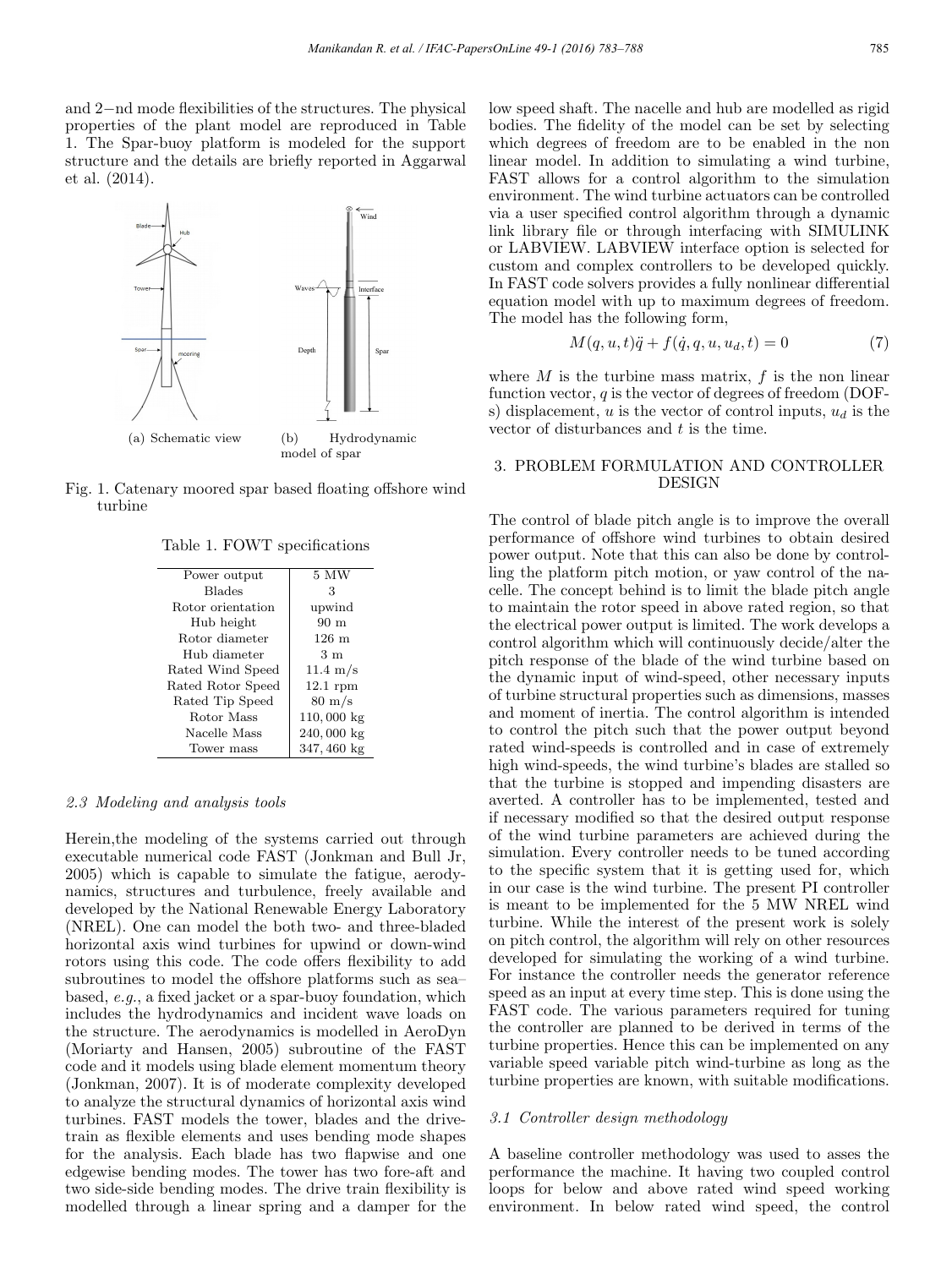objective is to use generator torque to maintain optimum tip speed ratio, thus maintaining peak  $C_p$  and maximizing power. In region 2, it is necessary to hold pitch constant. In above rated wind speed, generator torque is held constant at rated torque, and blade-pitch control is used to limit aerodynamic power to maintain constant turbine speed. A Gain Scheduled proportional-integral controller is used to limit the blade pitch angle. One can note that wind turbines allow the rotational speed of the machine to vary with wind speed(Saravanakumar and Jena (2015)). This allows the turbine to operate at near optimum  $C_p$  and maximize power over a range of wind speeds. The theory behind the method used and the derivation of appropriate coefficients are explained as follows.

The wind turbine is operated in region 3, where the wind speed is sufficient to cause the generator speed to exceed the rated value, the aim of pitch control to regulate rotor speed to a certain set point to reduce the rated value, thus the difference between the working( $\omega_G$ ) and the rated generator speed  $(\omega_R)$  is fed in to the control loop as error value.

$$
e(t) = \omega_G - \omega_R \tag{8}
$$

The error term above determines how the pitch control takes place. It is known that in Region 3 generator torque is held constant at rated value, and the blade-pitch control is used to limit the aerodynamic power to maintain a constant turbine speed. A transition region is included between the Regions 2 and 3 to allow the machine to reach the rated torque at a rotational speed. As for the turbine rotor, its dynamics equation is represented by:

$$
\tau_A - \tau_E = (\mathcal{J}_R + \eta_G^2 \mathcal{J}_G) \frac{d}{dt} (\mathcal{V}_0 + \Delta \mathcal{V})
$$
\n(9)

where,  $J_Rot$  is the moment of inertia of the turbine rotor including generator, gears, etc.  $\vartheta_0$  is the rated low-speed shaft rotational speed,  $\tau_E$  is the mechanical generator torque, which is also expressed as a product of  $\tau_G$  and  $\eta_G$ . Herein, the generator torque in Region 3 is inversely proportional to the generator speed,

$$
\tau_G = \frac{P_m}{\eta_G \mathcal{V}}\tag{10}
$$

Similarly, the aerodynamic torque in Region 3 is

$$
\tau_A = \frac{P_m}{\mathcal{V}}\tag{11}
$$

where,  $V$  is rotor speed, using a first-order Taylor series expansion of Eqs.10, 11, it shown as

$$
\tau_G \approx \frac{P_m}{\eta_G V_0} - \frac{P_m}{\eta_G V_0^2} \Delta \mathcal{V}
$$
\n(12)

$$
\tau_A \approx \frac{P_m}{\mathcal{V}_0} + \frac{1}{\mathcal{V}_0} \left( -\frac{\partial P}{\partial \phi} \right) \Delta \phi \tag{13}
$$

One can note that, to derive the equation of motion for the rotor-speed error, to substitute expansion of Eqs.10, 11 to the Eqn.9(cite). The equation becomes

$$
\frac{P_m}{\mathcal{V}_0^2} \Delta \mathcal{V} + \frac{1}{\mathcal{V}_0} (-\frac{\partial P}{\partial \phi}) \Delta \phi = \mathcal{J}_D \Delta \dot{\mathcal{V}} \tag{14}
$$

where, $\Delta\phi$  is a small perturbation of the blade-pitch angles about their operating point.  $V_0$  is rated low-speed shaft speed,  $\Delta V$  is the small perturbation of low-speed shaft rotational speed about the rated speed,  $\Delta V$  is the lowspeed shaft rotational acceleration. The aim here is to use the Proportional Integral Derivative(PID) pitch control to regulate the turbine speed. The standard PID expression is related to the rotor-speed perturbations by as follows:

$$
\Delta \phi(t) = K_P \eta \Delta \mathcal{V}(t) + K_I \int \eta \Delta \mathcal{V}(t) dt + K_D \eta \Delta \dot{\mathcal{V}}(t) (15)
$$

Assuming  $\dot{\chi} = \Delta V$ , solving the equations.14 and 15, the equation of motion for the rotor-speed error becomes

$$
[\mathcal{J}_D + \gamma K_D] \ddot{\chi} + [\gamma K_P - \frac{P_m}{\mathcal{V}_0^2}] \dot{\chi} + [\gamma K_I] \chi = 0 \qquad (16)
$$

where,  $\gamma = \frac{1}{\gamma_0}(-\frac{\partial P}{\partial \phi})\eta_G$ ,  $K_P$ ,  $K_I$  and  $K_D$  are the blade pitch controller gains,  $\mathcal{J}_D$  is a drive train inertia, P is mechanical power and  $\phi$  is a full-span rotor-collective bladepitch angle.  $(\frac{\partial P}{\partial \phi})$  stands for a sensitivity of aerodynamic power to rotor-collective blade pitch. The LABVIEW software tool is used to implement the above algorithm. The algorithm meant for executing the mechanism, which is stated above. The time step of the program is 0.0025s, it has been kept sufficiently low so as to improve accuracy of calculations. This loop of code takes in the rated generator speed as input from the FAST code, calculates the blade pitch and torque. The time steps of FAST is the same as that of the control loop and the two code loops are synced suitably for successful execution. Herein, the recommended the optimal gain values of proportional( $K_P = 0.01882681$ ) and integral( $K_I = 0.008068634$ ) gains at minimum bladepitch setting for the baseline wind turbines. For further information, the reader is referred to [Jonkman (2007), Manikandan and Saha (2011)].

### 4. SIMULATION RESULTS

### 4.1 Results

In this section, the NREL 5 MW wind turbine is tested and simulated with the FAST and LABVIEW under in the with wind speed 18.0 m/s which is important as the PI controller takes major effect in this regime above rated wind speeds 11.4 m/s. The objective was to obtain the desired power which is shown through the simulation results of the proposed controller through the power curve, the generator speed, rotor speed and tower base pitching (foreaft) moment in Figures (2) to (5). In order to demonstrate that the present implemented controller works on extreme wind speeds (above operational conditions), the power tracking and the generator speed is shown in Figures (6) to (8)

#### 5. CONCLUSION

In this paper, numerical simulation of the benchmark offshore 5 MW NREL (Jonkman et al., 2009) wind turbine is simulated. The offshore wind turbine is installed on a spar platform in the water depth of 320 m. Irregular wave forces are generated using Pierson-Moskowitz spectrum. The time series is obtained for the combined wind and wave loads in irregular sea states. The proportional integral control methodologies for horizontal axis wind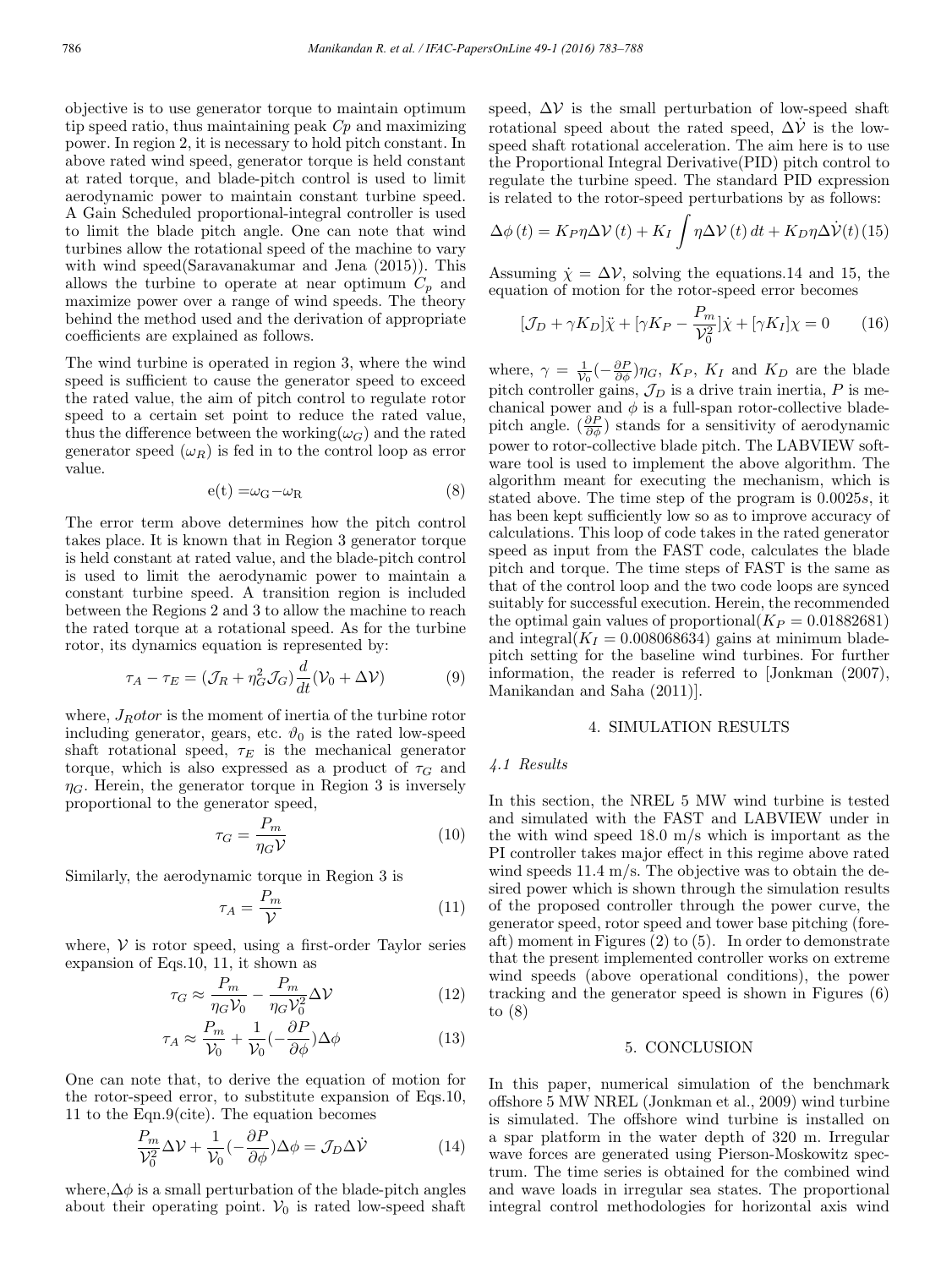

Fig. 2. Comparison of power tracking at wind speed 18.0 m/s



Fig. 3. Comparison of generator speed at wind speed 18.0 m/s



Fig. 4. Comparison of rotor speed at wind speed 18.0 m/s

turbine is used to control the blade pitch mechanism. The controller design is implemented in LABVIEW environment and tested using range of wind speeds. It is shown that the wide range of operation and performance of the controller may be tested by this design simulation tool. From the numerical simulations, it was concluded that the rotor speed is found to be controlled above the rated wind-speed (18.0 m/s). Once it overshoots the rated speed,



Fig. 5. Comparison of tower base pitching (fore-aft) moment $(kN-m)$  wind speed 18.0 m/s



Fig. 6. Input wind time history (Average speed 31.0 m/s)



Fig. 7. Comparison of power tracking at wind speed 31.0 m/s

it is brought back to the desired value by increasing the pitch. Hence this controller has achieved its objective. The method is being implemented with other advanced control algorithms as nonlinear quadratic regulator (Manikandan and Saha, 2015, 2014) are being taken up to be reported elsewhere.